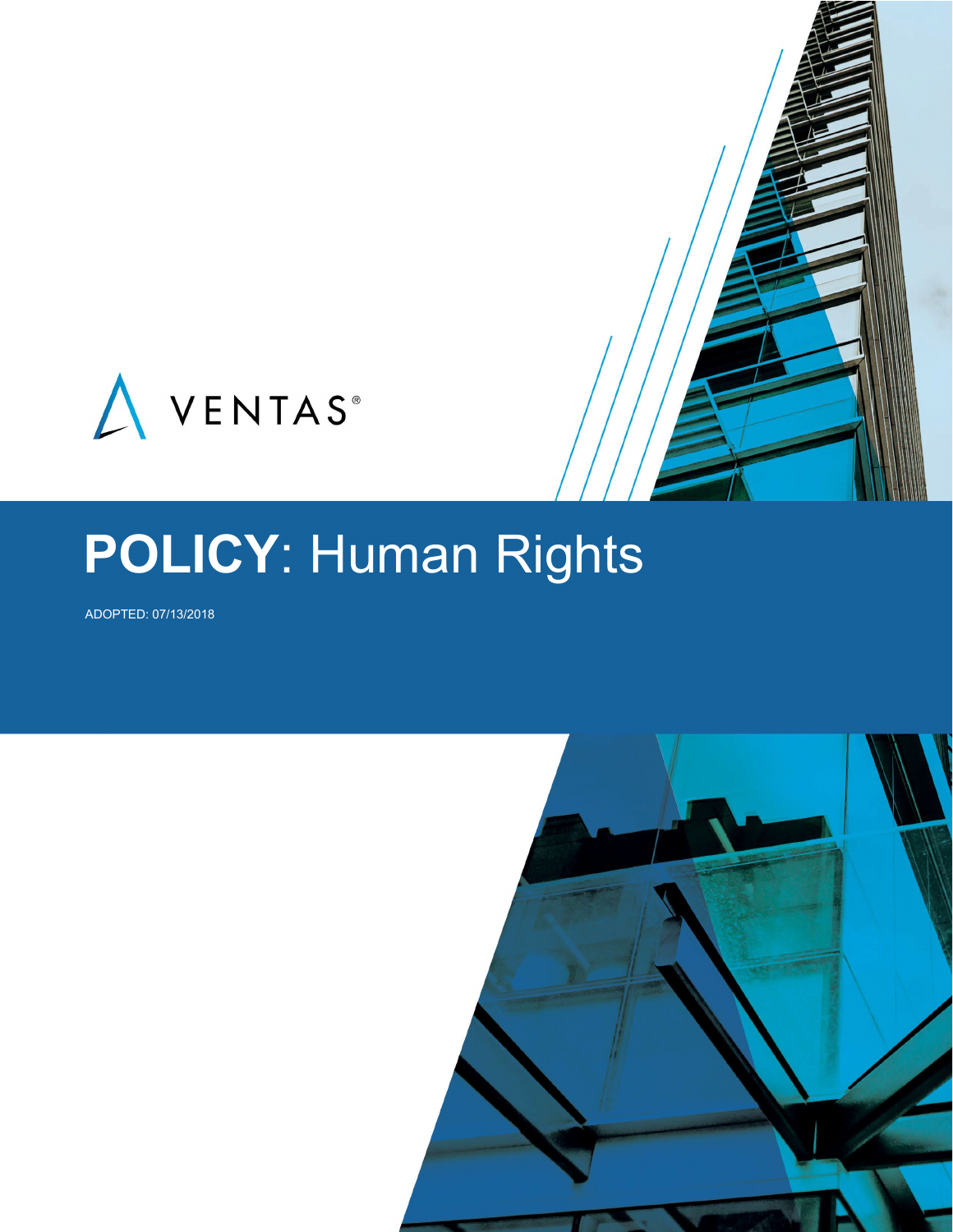

Respect for human rights is fundamental at Ventas. We are committed to upholding human dignity and equal opportunity under principles outlined in the United Nation's Universal Declaration of Human Rights. Our *[Global Code of Ethics and](https://www.ventasreit.com/Global_Code_of_Ethics_and_Business_Conduct)  [Business Conduct](https://www.ventasreit.com/Global_Code_of_Ethics_and_Business_Conduct)* and the *[Vendor Code of Conduct](https://www.ventasreit.com/Ventas_Vendor_Code_of_Conduct)* embed the responsibility to respect human rights in all business functions, including our supply chain. Ventas also promotes human rights by encouraging social and environmental progress and better standards of life and freedom for our employees, those of our suppliers, and the communities we serve. Fostering engagement with each of these groups is critical to our continued identification and promotion of human rights.

# **EMPLOYEE EXPECTATIONS & ENGAGEMENT**

Ventas upholds human rights by appreciating the individual and collective value employees bring to our organization. As an equal opportunity employer, we protect the diversity and human rights of individuals on our teams. Ventas also insists upon a workplace that is free from harassment, intimidation and hostility. To ensure we understand and are meeting employees' needs, our human rights policy fosters employee feedback and networks.

**Employee Feedback**: We believe that employee feedback is critical to our organization's growth and progress. Employees are encouraged to provide input via their managers and/or our HR department at any time and are invited regularly to participate in an employee survey to help identify specific areas of improvement.

**Employee Networks:** We support employee networks to enhance the success and engagement of our employees. Open to all professionals at Ventas, these groups include:

- **Women's Network:** a community dedicated to the success and engagement of women at Ventas through professional development, career management and mentoring
- **Diversity Network:** a community that helps shape and enhance our ability to attract and retain diverse professionals and engage other employees through increased cultural understanding across topics such as ethnicity and gender
- **Young Professionals:** a community that serves to increase the development of young professionals through informal mentoring, social activities and training opportunities

### **VENDOR EXPECTATIONS & ENGAGEMENT**

Our *[Vendor Code of Conduct](https://www.ventasreit.com/Ventas_Vendor_Code_of_Conduct)* ("Vendor Code") is designed to educate our suppliers about our expectations for ethical and responsible business dealings, including upholding human rights, protecting health & safety, and pursuing environmental sustainability. We expect our Vendors to treat people with respect and dignity, encourage diversity, promote equal opportunity for all, and help create an inclusive and ethical culture.

#### **TRANSPARENCY IN SUPPLY CHAINS**

No business is immune from the risks of modern-day slavery. Ventas takes seriously the detection and abolition of human trafficking, which we recognize can exist in any supply chain, in any industry, and in any country. Our aim is to be vigilant and to continuously improve in our efforts to eradicate global abuse and exploitation of workers.

Operational excellence by our partners and vendors is a vital component of our success. We recognize that low-wage and unskilled workers, and those without legal immigration status, are most vulnerable to falling prey to modern day slavery. Although Ventas does not directly employ such workers, we and our partners hire third party operators that provide senior and patient care, food service, building maintenance/janitorial services, and landscaping, among other services. These industries are identified as posing at least some risk of trafficking according the [National Human](https://humantraffickinghotline.org/resources/2016-national-hotline-annual-report?_sm_au_=iVV6c80R5qfNPD1Q)  [Trafficking Hotline Data Report.](https://humantraffickinghotline.org/resources/2016-national-hotline-annual-report?_sm_au_=iVV6c80R5qfNPD1Q)